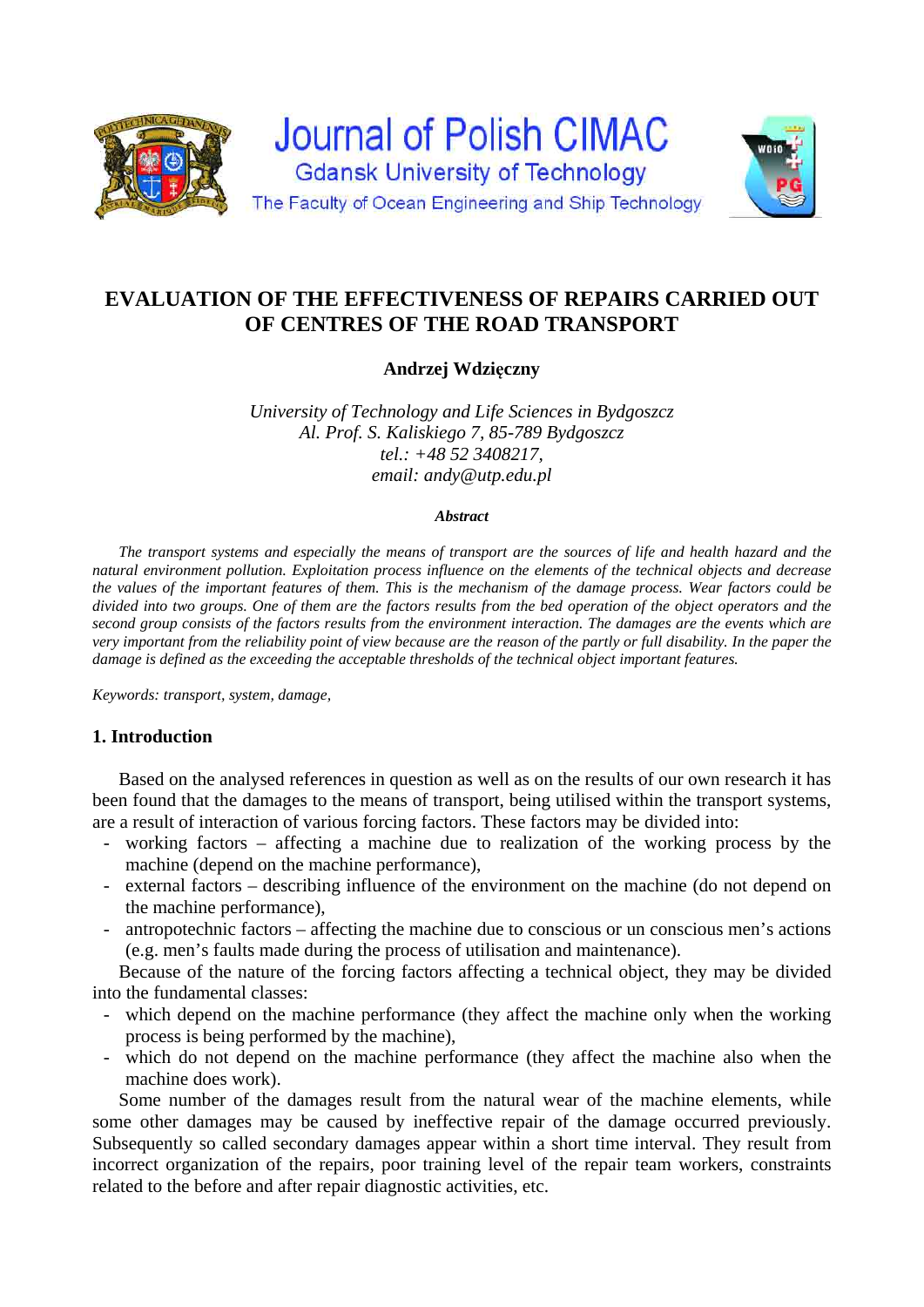In the framework of the operation and maintenance investigations carried out within a real system of operation and maintenance of the means of transport, the time intervals occurring between the consecutive damages to the elements of the means of transport and the moments they appear were analysed.

When analysing statistically the moments the damages to the means of transport occur, a difference between the theoretical distribution and empiric one of the time interval values occurring between these moments (Fig.1) was observed. The significant difference between the theoretical distribution and the empiric one occurring at the beginning of the interval  $(0, t_p)$ , from the moment *p* declines to zero. However inside the interval  $(t_p, \infty)$  the theoretical function is consistent with the empiric distribution. This discrepancy results from the secondary damages caused by improper quality of the repairs of the damaged elements that occurs in the interval  $(0, t_p)$ . The investigations prove that the moments of the secondary damages are included inside the interval from  $\theta$  to  $\theta$  days (Fig. 1).

The analysis of the empiric data (the length of the time intervals between the damages) indicates that it is reasonable to describe the probability distribution of the correct work times with the reliability function  $R(x)$  formulated as follows:

$$
R(x) = p e^{-\lambda x} + (1 - p) R_w(t), \tag{1}
$$

It is a combination of the exponential distribution  $pe^{-\lambda x}$  (with unknown value of the parameters  $(p\lambda)$  and the reliability function  $R_w(t)$ . The estimation of the distribution parameters  $(p\lambda)$  with the reliability function described with the dependence (1) is a complex problem.

Assuming that for unknown distribution (times of correct work) focused on the limited time interval (0,  $t_p$ ) it is possible to estimate the values of the parameters p and  $\lambda$ , then for high values of t it may be assumed that:  $R(t) \approx p^*exp(-\lambda t)$ . In that case using the methods of the linear regression (in the semi-logarithmic system) the values of the parameters  $p$  and  $\lambda$  may be evaluated for different random tests cut off from the bottom. For each such a approximation a regression standard fault is calculated  $-S(i)$ , where i stands for the index of the day from which the data are analysed. The analysis of the changes  $S(i)$  depending on the value of i indicates that there is a minimum *s(i)* for various *i*, most frequently for *i = 5, 6, 7,..., 12*.



*Fig. 1. Changes of the value of the exponential function and the real function at the time t [1,4]* 

The changes of the real function may be described by a combination of the probability distribution with density  $g(t)$  and exponential distribution. Let  $\tau_i(k)$ , where  $i = 0, 1, 2, ..., \tau_0(k) = 0$ ,  $k = 0, 1, 2, \ldots, n$  stand for the stream (moments) of the damages of the *k*-th technical object.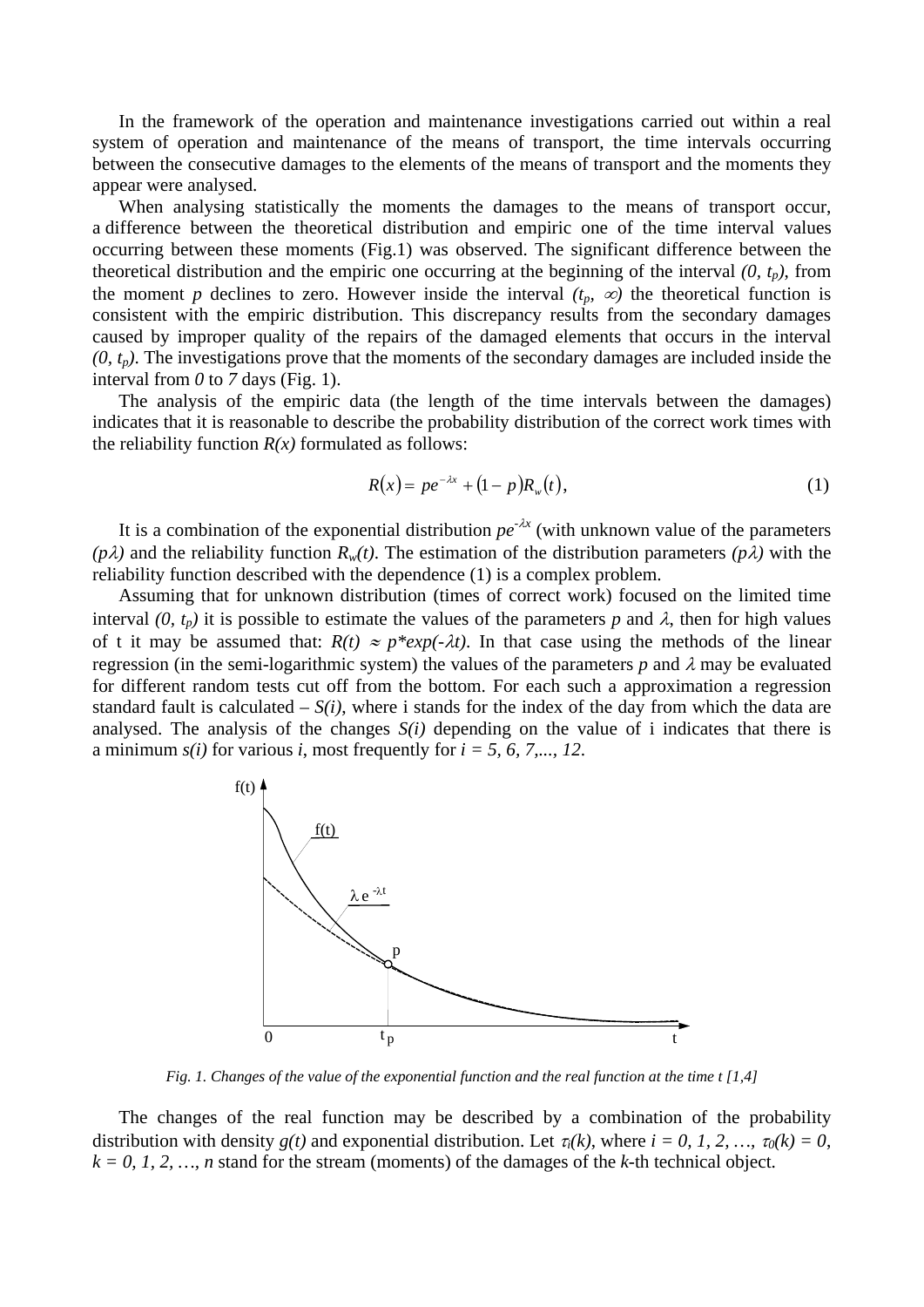The difference  $\tau_{i+1}(k)$  -  $\tau_i(k)$  for  $i = 0, 1, 2, ...$ , stands for the length of the time interval between *i+1*-st and *i*-th damage of the *k*-th technical object.  $Y_i(n)$  denotes superposition  $n -$  of the damage streams. Let  $X_i(n) = Y_i(n) - Y_{i-1}(n)$ , where  $i = 0, 1, 2, ..., Y_0 = 0$ 

It is assumed that the distribution of the random variable  $X_i(n)$  does not depend on *i*. According to the theorem of Grigelionis it is known that with  $n \to \infty$  the random variable *X(n)* has exponential distribution.

It is assumed that the probability density of the random variable *T* is formulated as follows:

$$
f(t) = \alpha \cdot g(t) + (1 - \alpha)e^{-\lambda t} \quad \text{for } f(t) \ge 0,
$$
 (2)

It is a combination of the probability distribution with the density  $g(t)$  and the exponential distribution with the density given with the formula (3):

$$
g_1(t) = \lambda \cdot e^{-\lambda t},\tag{3}
$$

The estimation of the parameter  $\alpha$  and  $\lambda$  of the density (2) is based on the assumption that the density *g(t)* takes the values above zero, and that they are relatively low and included within the range from  $\langle t_p, \infty \rangle$ .

The analysis of the results of the operation and maintenance investigations regarding the moments the damages occur prove that the set of the damages may be divided into subsets of the *primary* and *secondary* damages.

It results from the fact that the consecutive moments of the damages to the same subsystems are gathered sequentially after a single damage occurred.

The figure 2 shows an exemplary damage stream of a chosen subsystem of a mean of transport.



*Fig. 2. Time intervals between the primary and secondary damagesti* – the moments the primary damages occur,

*tij* – the moments the secondary damages occur,

 $T_i$  – the time intervals between the moments the primary damages occur,

*Tij* – the time intervals between the moments the secondary damages occur.

As it is shown in the figure 2, the first of the damages which occurred at the moments *ti*, cause the sequences of the subsequent damages to the same subsystem within short time intervals. These damages are called *primary*.Whereas the next of them, with the finite number of repetitions, occurring at the moments *tij*, are called *secondary*.Based on the analysis of the investigation results it has been found that the reason for the secondary damages is, in general, improper quality of the repairs of the primary damages to the subsystem elements.Reduction of the conditional probability of the occurrence of a secondary damage may be an initial point for reducing the damage intensity. It may be achieved by eliminating the damages occurring due to unreasonable realization of the repair process.

As it is shown in the figure 2 the faulty repairs represent one of the most important reasons for the occurred damages to the vehicle subsystems. Comparison of the significant reasons for the damages to the means of transport are shown in the figure 3.

The analysis of the operation and maintenance investigation results prove that reduction of the number of the secondary damages is an essential problem, the solution of which makes it possible to have an influence on the operation reliability level of the means of transport.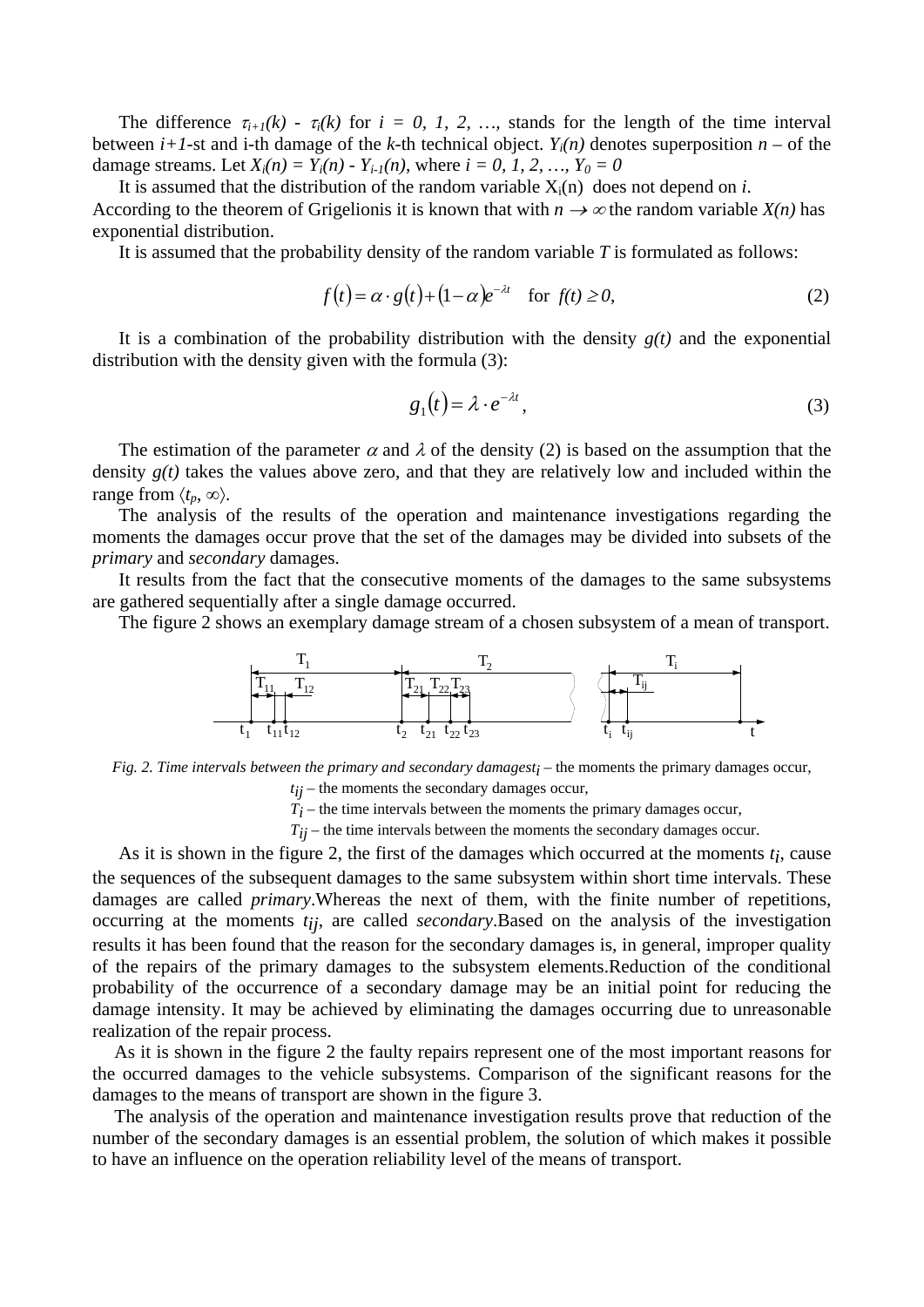

*Fig. 3. Occurrence frequency of the reasons for the damages to the elements of the means of transport 1-faulty repairs, 2-faulty utilisation, 3-influence of the environment, 4-damages to the co-working elements, 5-others.* 

### **2. Purpose of the paper**

The purpose of this paper is to evaluate the influence of the means of transport on the operation reliability level of a transport system.

## **3. Object of the investigations**

The objects of the investigations are damages to the subsystems of the means of transport being operated and maintained within a chosen transport system. Whereas the subject of the investigation is the influence of these damages on the operation reliability level of the transport system.

A detailed example of a transport system is one of the road transport systems – an urban transport, covering the bus transport system. Despite a series of advantages such as: punctuality, frequency, regularity, reliability, accessibility, directness, comfort, movement speed, transport fare, safety, no need to use a traction or railway subgrades, being characteristic for an urban bus transport system when compared it to the trolley-bus or tramway transport system, it is also characterised by some disadvantages, and namely: it is a source of various road dangers to the health and life of the people, technical objects and the natural environment.

The investigations performed within a bus urban transport system referred to the damages to the subsystems of the means of transport and to the moments they occurred. They were carried out by a passive experiment method under real operation and maintenance conditions. A random set consisting of 28 means of transport utilised in the real operation and maintenance conditions was selected for the investigation purposes. The results of the investigations cover five-year long period of the operation and maintenance of the means of transport.

#### **4. Damage classification methodology**

The classification of the damages to the means of transport was done for their respective subsystems. That was why the object under investigations was decomposed to its subsystems. Symbols denoting the subsystems of the mean of transport were determined at the decomposition stage, as presented in the Table 1.

So called significant subsystems, that means such systems whose damage effects occurred within the time interval under investigation affect the operation reliability of the means of transport to the highest extent were selected in order to analyse the damage stream.

*Table 1. Set of the subsystems of the decomposed mean of transport* 

|  | <b>Subsystem Code</b> | Subsystem Name |
|--|-----------------------|----------------|
|--|-----------------------|----------------|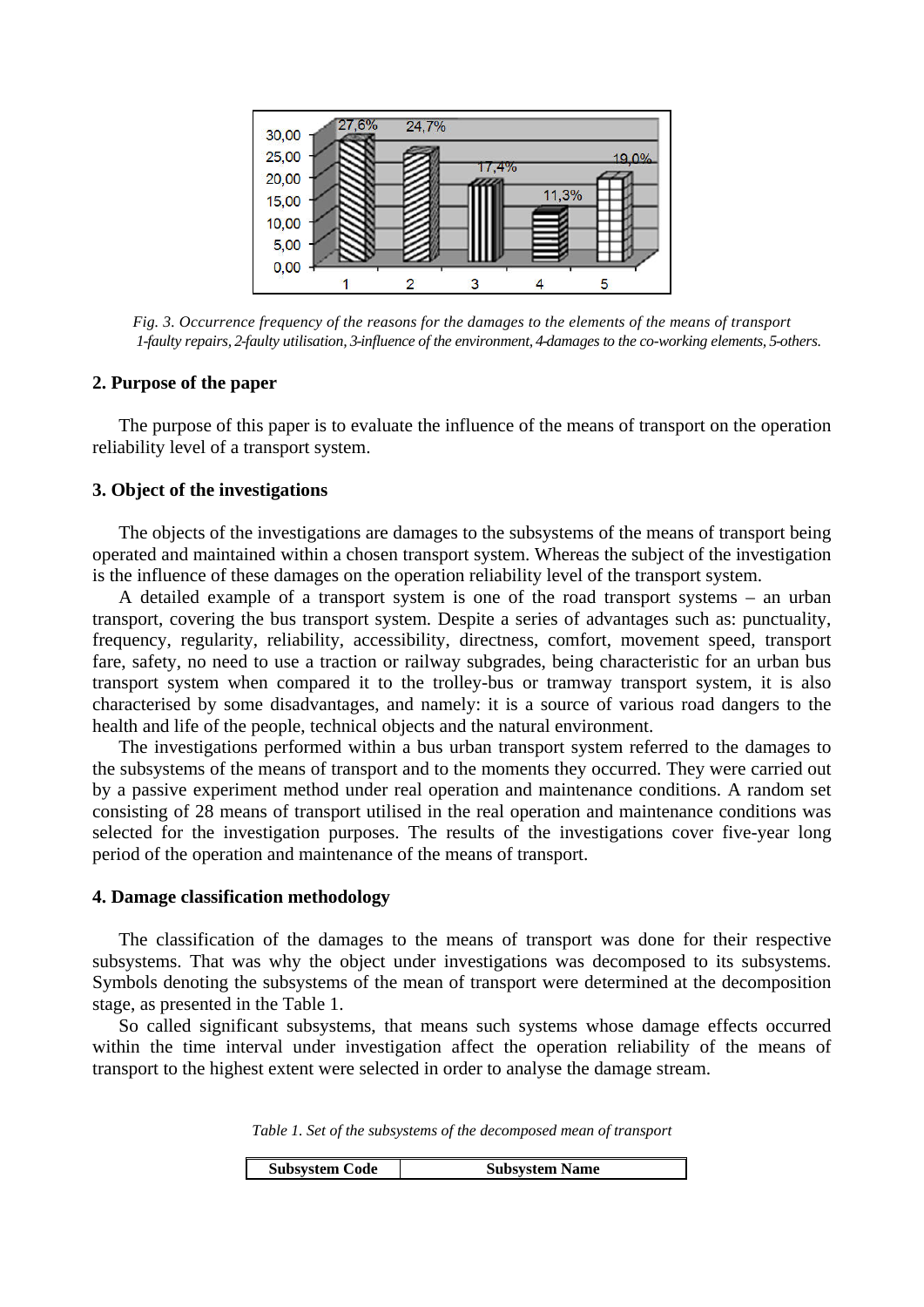| SI        | - Engine                     |  |  |  |
|-----------|------------------------------|--|--|--|
| <b>PN</b> | - Drive transmission         |  |  |  |
| UJ        | - Wheels and steering system |  |  |  |
| TE        | - Electric system            |  |  |  |
| HA        | - Braking system             |  |  |  |
| NA        | - Bodywork                   |  |  |  |
| UK        | - Steering system            |  |  |  |
| SP.       | - Compressed air feed system |  |  |  |
| ZΑ        | - Suspension system          |  |  |  |
|           | - Others                     |  |  |  |

In order to classify the damages as primary and secondary ones the following criteria were adopted:

a) **essential criterion** – the average distance in kilometres travelled between the consecutive damages of the *j*-the subsystem depending on:

 $L<sub>u</sub>$  – stands for the summarized number of the damages to the bus under investigation,

 $L_{ul}$  – stands for the number of the damages to the electric system IE,

- $L_{u2}$  stands for the number of the damages to the bodywork NA,
- $L_{u3}$  stands for the number of the damages to the drive transmission system PN,

 $L_{u4}$  – stands for the number of the damages to the engine SI,

 $L_{\mu5}$  – stands for the number of the damages to the braking system HA,

*Pc* – stands for the total distance travelled by the bus during the investigation time [*km*],

*Lśrj* – average distance travelled between two consecutive damages of the investigated *j-th* subsystem [km], described with the following dependence (4):

$$
L_{\text{s}rj} = \frac{P_c}{L_{\text{u}j}} \quad , \quad j = 1, 2, 3, 4, 5, \tag{4}
$$

 $s_j$ ' – standard deviation [km], described with the dependence (5):

$$
s_j = \pm \sqrt{\frac{\sum_{i=1}^{n} (L_{ij} - L_{\text{snj}})^2}{n-1}},
$$
\n(5)

where:

 $L_{ii}$  – the distance travelled between the consecutive repairs [km] of the *j*-the subsystem,

- $n$  number of the measurements that is the number of runs between the consecutive repairs of the *j*-th subsystem.
- $s_i$  standard deviation including the t-Student's index depending on the number of the measurements *n* and the confidence coefficient  $1-\alpha$ , has been described with the dependence (6):

$$
s_j = f_{1-\alpha} s_j, j = 1, 2, 3, 4, 5
$$
 (6)

The closer the confidence coefficient is to *1*, the more extensive coefficient range is achieved. The confidence coefficient adopted in the paper is  $1-\alpha = 0.95$ . It is the most frequent value of this coefficient used in the statistical research. Along with the increase of its value the standard deviation *s* goes *upj:*

- previous damage to the *j*-the subsystem was a primary one *Lupj* on condition that the following dependence was fulfilled (7):

$$
L_{upj} = L_{ij} \ge L_{5rj} - s_j, j = 1, 2, 3, 4, 5
$$
\n(7)

previous damage to the *j*-the subsystem was secondary  $L_{uwj}$  on condition that the following dependence was fulfilled (8):

$$
L_{\text{uuj}} = L_{ij} < L_{\text{srj}} - s_j, \, j = 1, 2, 3, 4, 5 \tag{8}
$$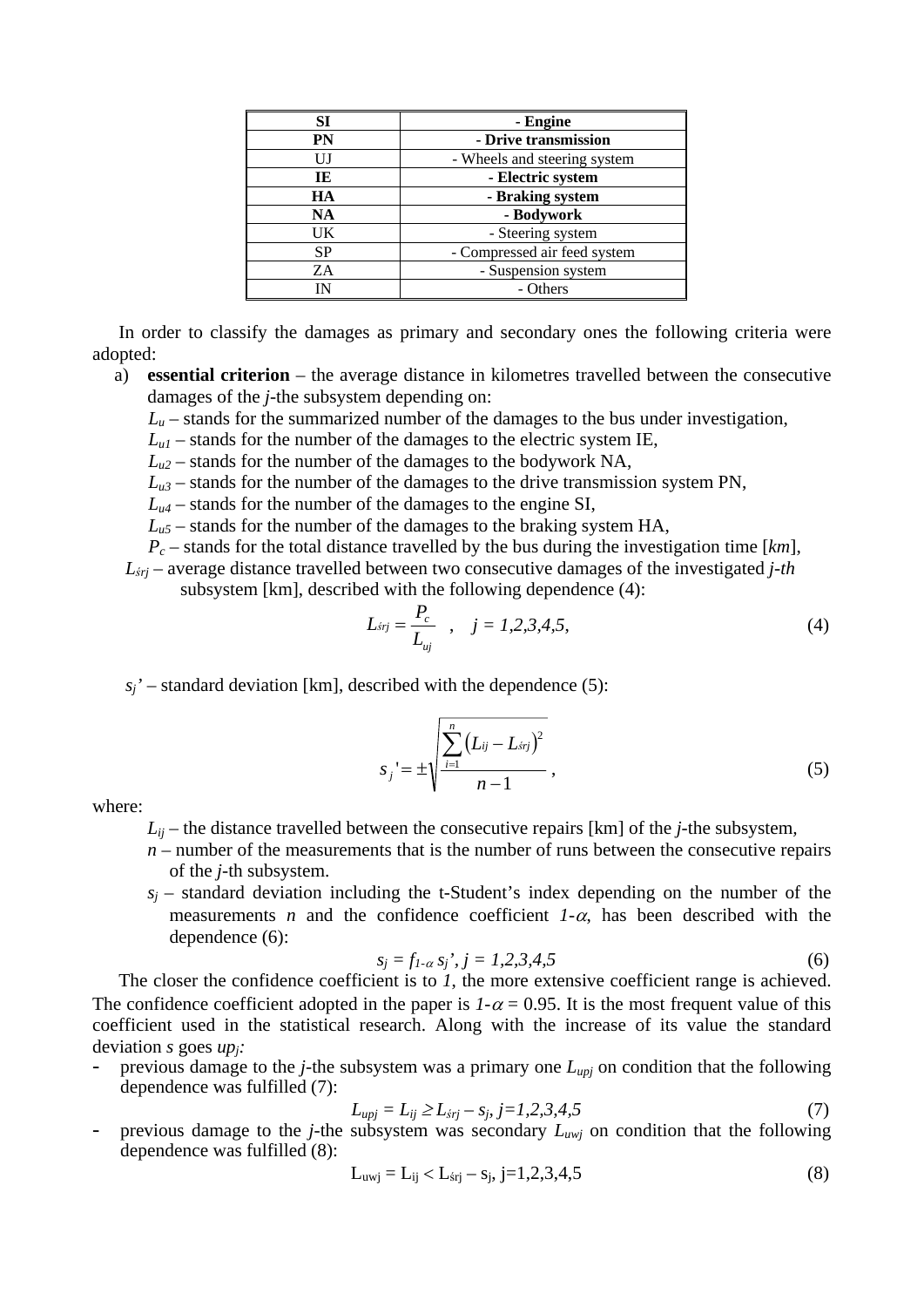where:

- $L<sub>5*i*j</sub> s<sub>j</sub>$  the value describing the threshold between the primary and secondary damages [*km*]
- b) auxiliary criterion critical time s  $t_{kr}$  determined on the basis of the average time of correct operation between the consecutive damages to the subsystem.

Basing on the analysis of the operation and maintenance investigation results it was assumed that the time intervals of the correct operation between the consecutive damages to a bus subsystem may be expressed by means of an exponential distribution. While the condition of the critical time  $t_{kr}$  (9) [1,2,3,4].

$$
t_{kr} = -\frac{1}{\hat{a}} \ln \alpha \tag{9}
$$

where:

 $\alpha$  - significance level,

*t*  $\hat{a} = \frac{1}{a}$  - parameter estimator with the moment method,

*t* - average value of the time interval of the correct operation between the damages to the subsystem.

In order to set the value of the efficiency factor of the performed repairs the following descriptions and dependences were adopted.

 $N(t)$  – summarized number of the repairs of the mean of transport under investigation up to the moment *t*, described with the dependence (10):

$$
N(t) = \sum_{j} N_j(t), \ j = 1, 2, \dots, m
$$
 (10)

 $N_i(t)$  – number of the repairs of the *j*-the subsystem up to the moment *t*, described with the dependence (11):

$$
N_j(t) = N_j^S(t) + N_j^N(t), j = 1, 2, ..., m
$$
\n(11)

where:

 $N_j^S(t)$  – number of effective repairs of the *j*-th subsystem up to the moment *t*  $N_j^N(t)$  – number of ineffective repairs of the *j*-th subsystem up to the moment *t* 

The values  $N_j^S(t)$  and  $N_j^N(t)$  were determined on the basis of the following dependence:  $L$ <sup>*sri*( $t$ ) – average travelled distance between the repairs of the *j*-the subsystem, described with</sup> the dependence (12):

$$
L_{\text{sry}}(t) = \frac{L_{1j}(t) + L_{2j}(t) + \dots + L_{nj}(t)}{N_j(t)} = \frac{1}{N_j(t)} \sum_{i=1}^n L_{ij}(t)
$$
  
for i = 1,2,...,n, j = 1,2,...,m (12)

where:

 $L_{ii}(t)$  – the travelled distance between the consecutive repairs of the *j*-th subsystem up to the moment *t,*

 $N_i(t)$  – number of the repairs of the *j*-th subsystem up to the moment *t*.

The value of the *efficiency factor* of the performed repairs of the *j*-th subsystem of the investigation object is described with the dependence (13):

$$
WS_j = \frac{N_j(t) - N_j''(t)}{N_j(t)} = \frac{N_j^{S}(t)}{N_j(t)}, j = 1, 2, ..., m
$$
\n(13)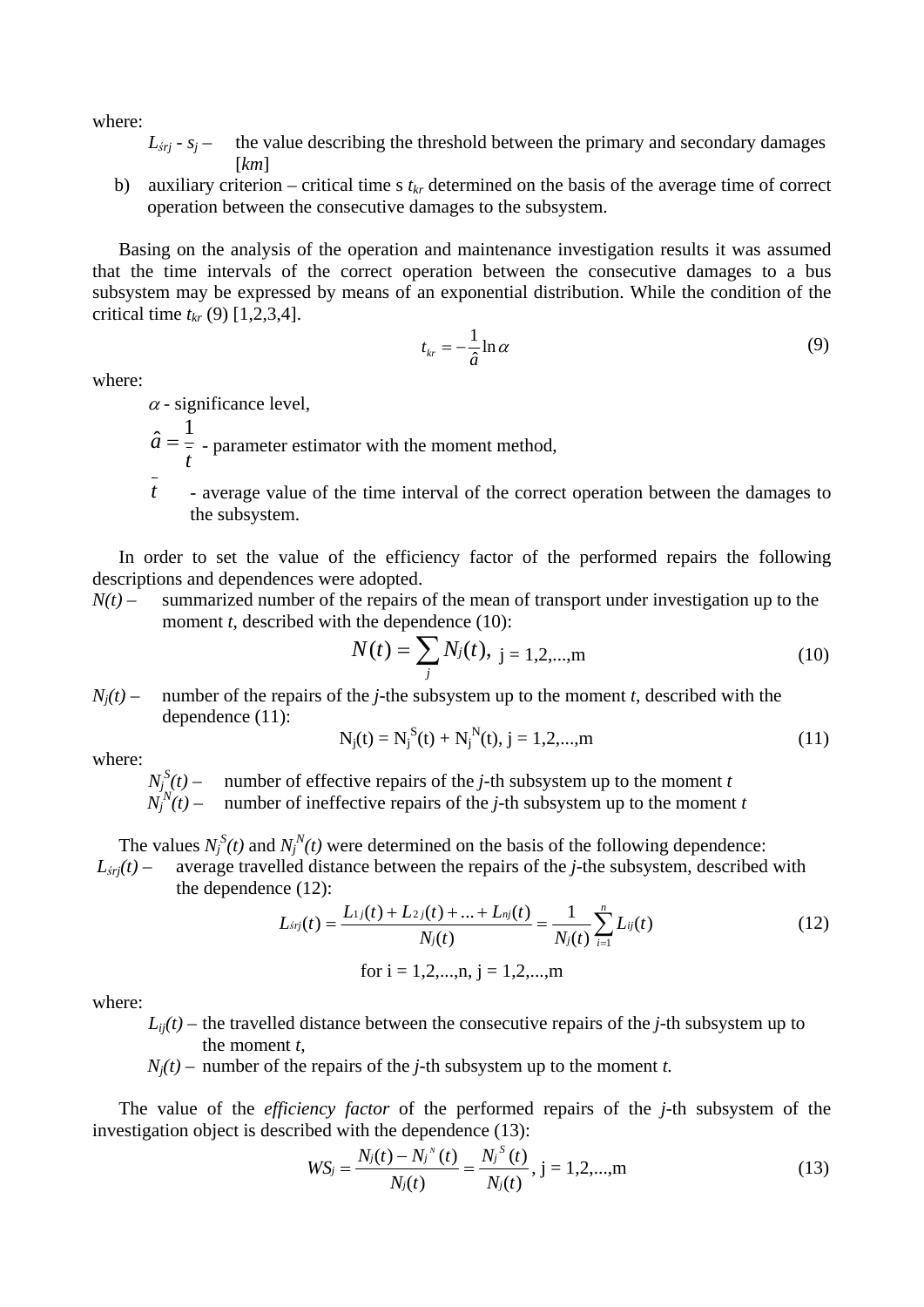The value of this factor may be expressed as follows:

$$
WS_j = \frac{N_j^s}{N_j} * 100[\%], \qquad j = 1, 2, 3, 4, 5 \tag{14}
$$

Based on the analysis of the values of the travelled distance and the time intervals between the damages to the subsystems of a mean of transport, a criterion to classify the damages as primary and secondary ones was adopted according to the dependence (7), (8) and (9). Having classified the damages, the essential statistical parameters such as: numbers of the primary damages  $(L_{un})$ , numbers of the secondary damages (*Luw*), etc. were determined.

## **6. Investigation results**

Table 2 presents selected investigation results regarding the number of the repairs of the selected bus subsystems, which are characterised by the highest numbers of the damages occurred when performing the operation and maintenance investigations.

| <b>Number</b><br>of bus | <b>Subsyste</b><br>m code | Number of<br>repairs | <b>Number of</b><br>effective repairs | Number of<br>ineffective | <b>Repair efficiency</b><br>factor expressed<br>in $%$ |  |  |
|-------------------------|---------------------------|----------------------|---------------------------------------|--------------------------|--------------------------------------------------------|--|--|
| repairs                 |                           |                      |                                       |                          |                                                        |  |  |
|                         |                           |                      | Ikarus IK260                          |                          |                                                        |  |  |
|                         | $\rm I E$                 | 147                  | 48                                    | 99                       | 32,65                                                  |  |  |
| 1                       | PN                        | 126                  | 45                                    | 81                       | 35,71                                                  |  |  |
|                         | <b>NA</b>                 | 86                   | 26                                    | 60                       | 30,23                                                  |  |  |
|                         | <b>SI</b>                 | 66                   | 20                                    | 46                       | 30,30                                                  |  |  |
|                         | HA                        | 55                   | 20                                    | 35                       | 36,36                                                  |  |  |
| $\overline{2}$          | IE                        | 186                  | 66                                    | 120                      | 35,48                                                  |  |  |
|                         | PN                        | 141                  | 42                                    | 99                       | 29,79                                                  |  |  |
|                         | NA                        | 99                   | $\overline{31}$                       | 68                       | 31,31                                                  |  |  |
|                         | SI                        | 62                   | 28                                    | 34                       | 45,16                                                  |  |  |
|                         | HA                        | 76                   | 24                                    | 52                       | 31,58                                                  |  |  |
|                         | IE                        | 108                  | 29                                    | 79                       | 26,85                                                  |  |  |
|                         | PN                        | 84                   | 26                                    | 58                       | 30,95                                                  |  |  |
| 3                       | <b>NA</b>                 | 78                   | $\overline{22}$                       | 56                       | 28,21                                                  |  |  |
|                         | $\overline{SI}$           | 49                   | 19                                    | 30                       | 38,78                                                  |  |  |
|                         | HA                        | 115                  | 44                                    | $\overline{71}$          | 38,26                                                  |  |  |
| $\overline{4}$          | IE                        | 53                   | 16                                    | 37                       | 30,19                                                  |  |  |
|                         | PN                        | 29                   | 12                                    | 17                       | 41,38                                                  |  |  |
|                         | NA                        | 61                   | $\overline{25}$                       | $\overline{36}$          | 40,98                                                  |  |  |
|                         | SI                        | 43                   | 14                                    | 29                       | 32,56                                                  |  |  |
|                         | $H\overline{A}$           | 64                   | $\overline{22}$                       | 42                       | 34,38                                                  |  |  |
| 5                       | $\overline{1E}$           | 61                   | $\overline{23}$                       | 38                       | 37,70                                                  |  |  |
|                         | PN                        | 81                   | 26                                    | 55                       | 32,10                                                  |  |  |
|                         | NA                        | 38                   | 12                                    | 26                       | 31,58                                                  |  |  |
|                         | <b>SI</b>                 | 45                   | 13                                    | 32                       | 28,89                                                  |  |  |
|                         | HA                        | 56                   | 17                                    | 39                       | 30,36                                                  |  |  |
| 6                       | IE                        | 230                  | 70                                    | 160                      | 30,43                                                  |  |  |
|                         | PN                        | 237                  | 90                                    | 147                      | 37,97                                                  |  |  |
|                         | <b>NA</b>                 | 158                  | 50                                    | 108                      | 31,65                                                  |  |  |
|                         | <b>SI</b>                 | 86                   | 26                                    | 60                       | 30,23                                                  |  |  |
|                         | HA                        | 189                  | 65                                    | 124                      | 34,39                                                  |  |  |
| 7                       | $\overline{IE}$           | 99                   | $\overline{36}$                       | 63                       | 36,36                                                  |  |  |
|                         | PN                        | $\overline{51}$      | 20                                    | 31                       | 39,22                                                  |  |  |
|                         | <b>NA</b>                 | 64                   | $\overline{20}$                       | 44                       | 31,25                                                  |  |  |
|                         | $\overline{SI}$           | 38                   | 13                                    | $\overline{25}$          | 34,21                                                  |  |  |
|                         | HA                        | 42                   | 14                                    | 28                       | 33,33                                                  |  |  |

*Table 2. Comparison of the number of repairs of the selected bus subsystems under investigation* 

#### **7. Analysis of the investigation result and conclusions**

As it results from the data stated in the table 4 the maximal percentage of the secondary damages in the total number of the damages is equal to *74%*. Such a high percentage causes